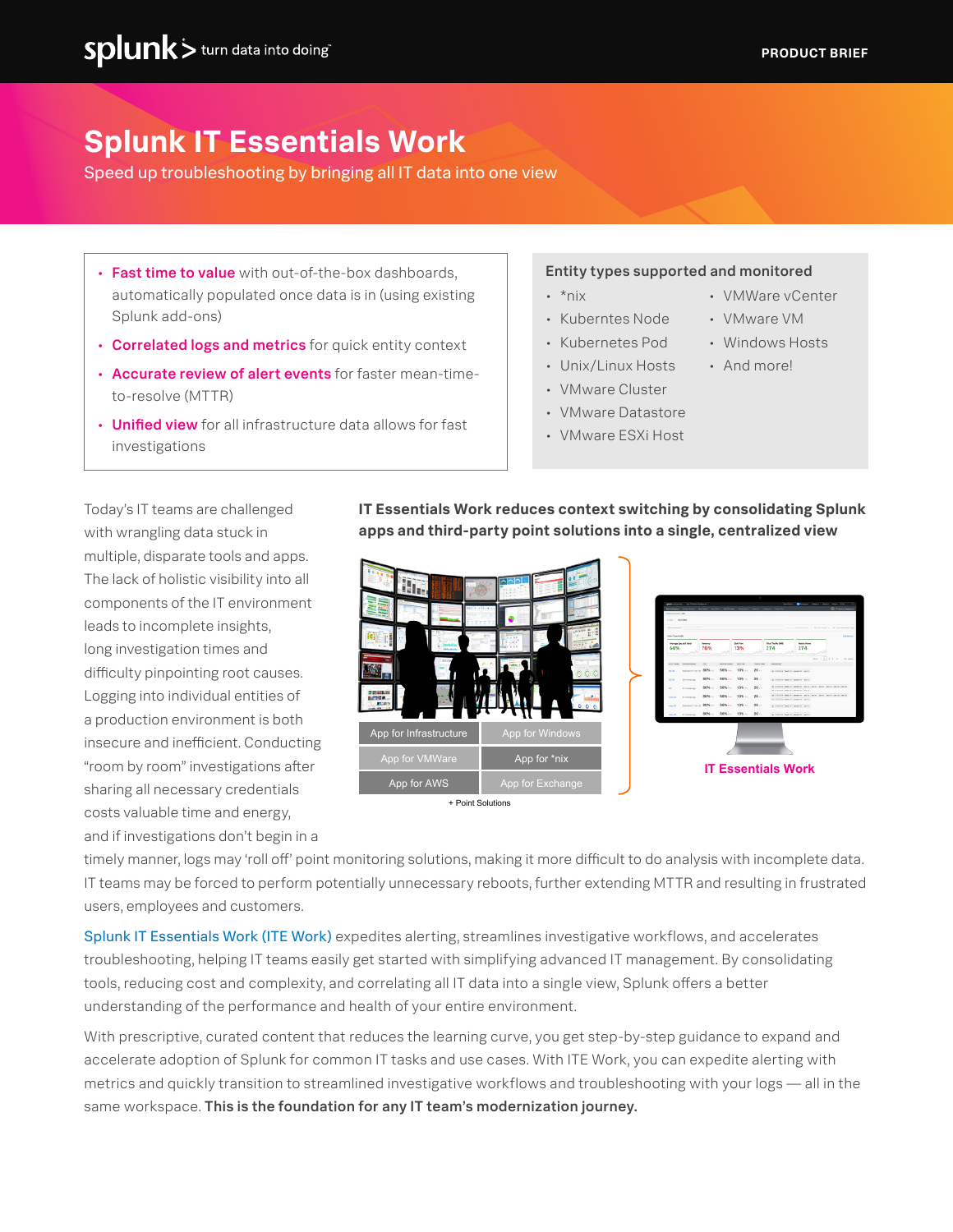## **Key Capabilities**

An entity represents an IT component that requires management in order to deliver a service. Entities are usually hosts, but can also be cloud or virtual resources, network devices or applications. IT Essentials Work correlates logs and metrics for each entity, and uses log-based analysis to observe and understand the performance of all your entities. This prevents siloes and wasted time trying to onboard data and build custom dashboards.

#### **Infrastructure Overview to keep tabs on entity health**

Out-of-the-box dashboards provide a quick view of the status of key KPIs for different entity types. You can understand what's going on at an entity-level, as well as across your entire infrastructure with Infrastructure Overview. Visualizations let you see which specific entities have high CPU usage and drill down into that specific entity to see what's causing it. The ability to group by entity type, apply filters and see logs associated with specific metric data enables log-based analysis for speedy and seamless troubleshooting.



#### **Holistic view of all active entities to reduce context switching**

From a single view, you can see all your data — whether metric or log event data — and correlate key dimensions for context and performance. You can define groups to easily group and filter infrastructure metrics, status, alerts and investigations. This holistic view allows for a better understanding of infrastructure health so you can observe and understand the performance of your entities. Having one workspace with high-level visualizations makes it easier to determine trends, conduct immediate investigations and reduce context switching.

| Mastruther Purchas 1994     |                                          |               |                     |                         |                            |                                                                                     |                                            |                                        |                    |  |  |                 |                                       |
|-----------------------------|------------------------------------------|---------------|---------------------|-------------------------|----------------------------|-------------------------------------------------------------------------------------|--------------------------------------------|----------------------------------------|--------------------|--|--|-----------------|---------------------------------------|
|                             |                                          |               |                     |                         |                            |                                                                                     |                                            |                                        |                    |  |  |                 |                                       |
| C Barit                     | EC2 (BO)                                 |               |                     |                         |                            |                                                                                     |                                            |                                        |                    |  |  |                 |                                       |
|                             | Filter by Broomston   Colorch dimensions |               |                     |                         |                            |                                                                                     |                                            | <b>Slice of Cost Advenued Educação</b> |                    |  |  |                 | O Lest 7 days + O Lest updated Sm app |
| <b>Bridly Type Health</b>   |                                          |               |                     |                         |                            |                                                                                     |                                            |                                        |                    |  |  |                 | <b>EGILIZIONIS</b>                    |
| Average Couutil Used<br>64% |                                          | Memory<br>76% |                     | <b>Disk Free</b><br>13% |                            | Total Traffic (MB)<br>274                                                           |                                            |                                        | Metric Name<br>274 |  |  |                 |                                       |
|                             |                                          |               |                     |                         |                            |                                                                                     |                                            |                                        |                    |  |  |                 |                                       |
|                             |                                          |               |                     |                         |                            |                                                                                     |                                            |                                        |                    |  |  |                 |                                       |
|                             |                                          |               |                     |                         |                            |                                                                                     |                                            |                                        |                    |  |  | 4Prev 1 2 3 4 5 | 30 Nov12                              |
| ENTITY NAME                 | EMPA INCREDIBILITY                       | <b>CORA</b>   | <b>MEMORY USAGE</b> | carter execut           | <b><i>TRAFFECTARES</i></b> | <b>INVESTIGATION</b>                                                                |                                            |                                        |                    |  |  |                 |                                       |
| 002.49                      | 2020-08-07 11:01:33                      | $80%$ +       | 56% ***             | 13%                     | 26:                        | to 12,100,000 heat who served the legisla-                                          |                                            |                                        |                    |  |  |                 |                                       |
| EC2 50                      | 20 minutes ago                           | $80% + 1$     | 56%                 | $13%$ +                 | 26:                        | lactic vicose   heating   servecinto   escato                                       |                                            |                                        |                    |  |  |                 |                                       |
|                             |                                          | 80%           | 56%                 | 13%                     | 26                         | la 12.140.034 heating severints exists exists exists exists exists exists           |                                            |                                        |                    |  |  |                 |                                       |
| <b>EG2</b>                  | 41 nonutes ago                           |               |                     |                         |                            | by 12.140.0.54 heaticle servericin series.                                          |                                            |                                        |                    |  |  |                 |                                       |
| Aissis 2%                   | 41 minutes ago                           | 80%           | 56% ***             | 13%                     | 26:                        | by 12.140.0.54 hand into appearance against against against against against against |                                            |                                        |                    |  |  |                 |                                       |
|                             |                                          |               |                     |                         |                            | by 12.140.034 heat into server into asciety                                         |                                            |                                        |                    |  |  |                 |                                       |
| Azura 25                    | 2020/08/07 11:01:33                      | 80%           | 56%                 | 13%                     | $26 -$                     | in 12,100,000 heet into anyweighty and of a                                         |                                            |                                        |                    |  |  |                 |                                       |
|                             |                                          | 80%           | 56%                 | 13%                     | $26 -$                     |                                                                                     | SK 12.140334 heat into expect the cat arts |                                        |                    |  |  |                 |                                       |

#### **Drill deeper into data to streamline investigative workflows**

IT Essentials Work lets you use out-of-the-box dashboards to get up and running immediately and see the status of key KPIs over time. You can quickly identify trends or specific points in time where KPI status changed, and drill down into the entity health page where you can monitor metrics like average CPU usage, average memory usage, average datastore latency and average network traffic across all hosts. With IT Essential Work, you can see what's happening, troubleshoot faults and get a specific, entitylevel view of the issue — without writing queries or code or building custom dashboards.



## **Event Data Search shows relevant logs from last 60 minutes**

IT Essentials Work includes a feature called Event Data Search, that lets you quickly analyze the health of your infrastructure. Event Data Search looks at entity status across different infrastructure types and identifies inactive entities that could be causing issues in the production environment. With this capability, you can track the status of entities based on variation in data ingestion rate, drill down into individual entities to analyze log data to track performance entities and speed up troubleshooting using the infrastructure data from application logs.